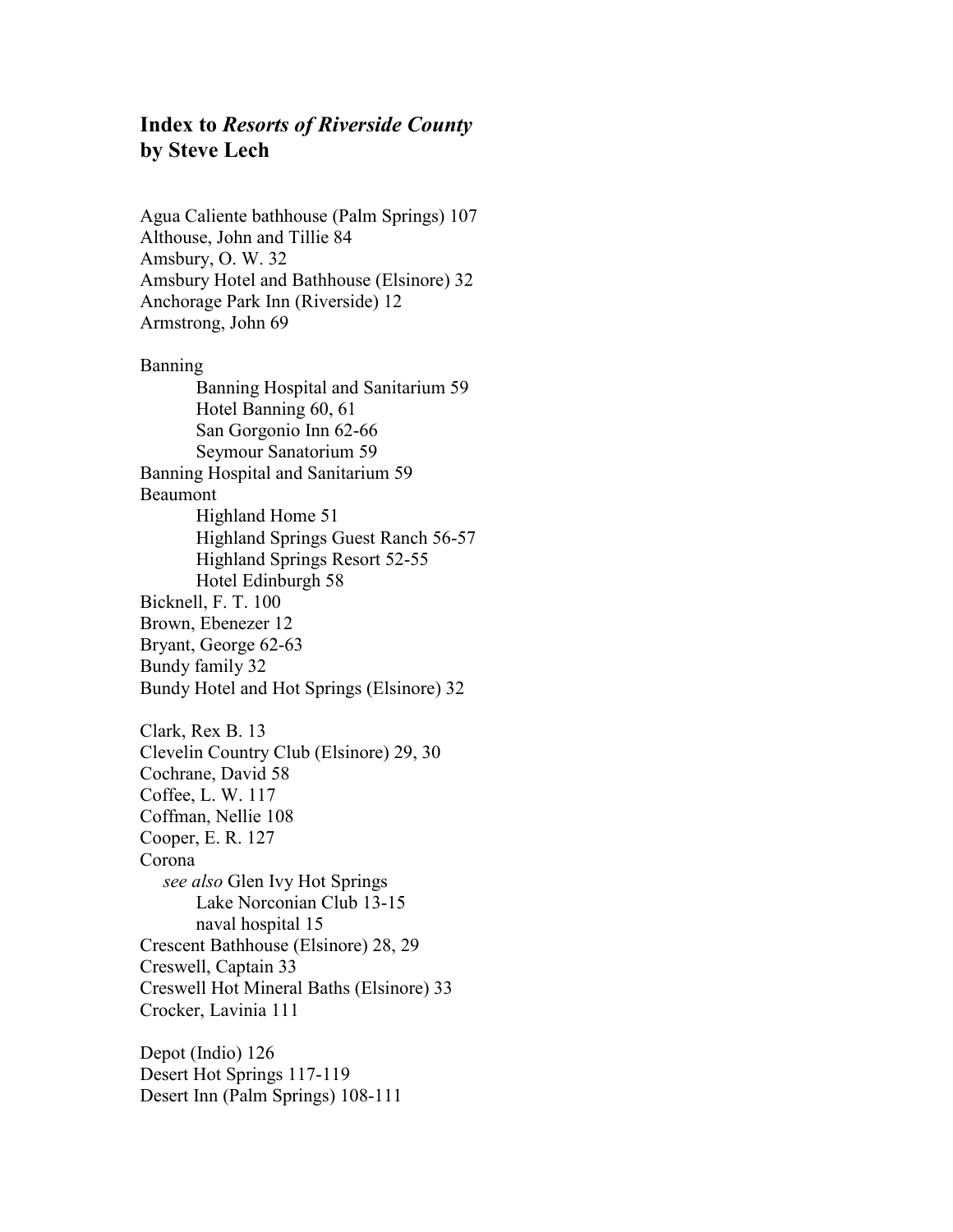Eden Hot Springs (San Jacinto) 69-71 El Mirador Hotel (Palm Springs) 112, 113 El Perrisito Resort (Perris) 26 Elsinore 27-33 Aloha Pier 31 Amsbury Hotel and Bathhouse 32 Bundy Hotel and Hot Springs 32 Clevelin Country Club 29, 30 Crescent Bathhouse (Elsinore Hot Springs) 28, 29 Creswell Hot Mineral Baths 33 Lake Elsinore 27, 30, 31, 46 Lake View Inn 28 Emerson, Claudius Lee 101 Farmer, Jane and Thomas 67 Farmer House (San Jacinto) 67 Ferris, Frank 28 Fraser, Thomas and Floretta 62-63 Gibbs, Dwight 13 Gilman Hot Springs (San Jacinto) 74-83 annex building 77 bathhouse 77 Black Sulphur Springs 75 cafeteria dining room 79 cocktail room 80 cottages 76 dance hall 79 golf course 82 ladies' parlor 80 lobby 75 lounging spot 81 main hotel building 74, 76 Massacre Canyon 83 swimming pool 78 tennis courts 78 Glen Ivy Hot Springs (Corona) 16-24 bathhouse 21 Coldwater Canyon 24 cottages 23 dining room 20 entrance 16, 17 fireplace, American Indian 20 live oaks 24 Spring House 22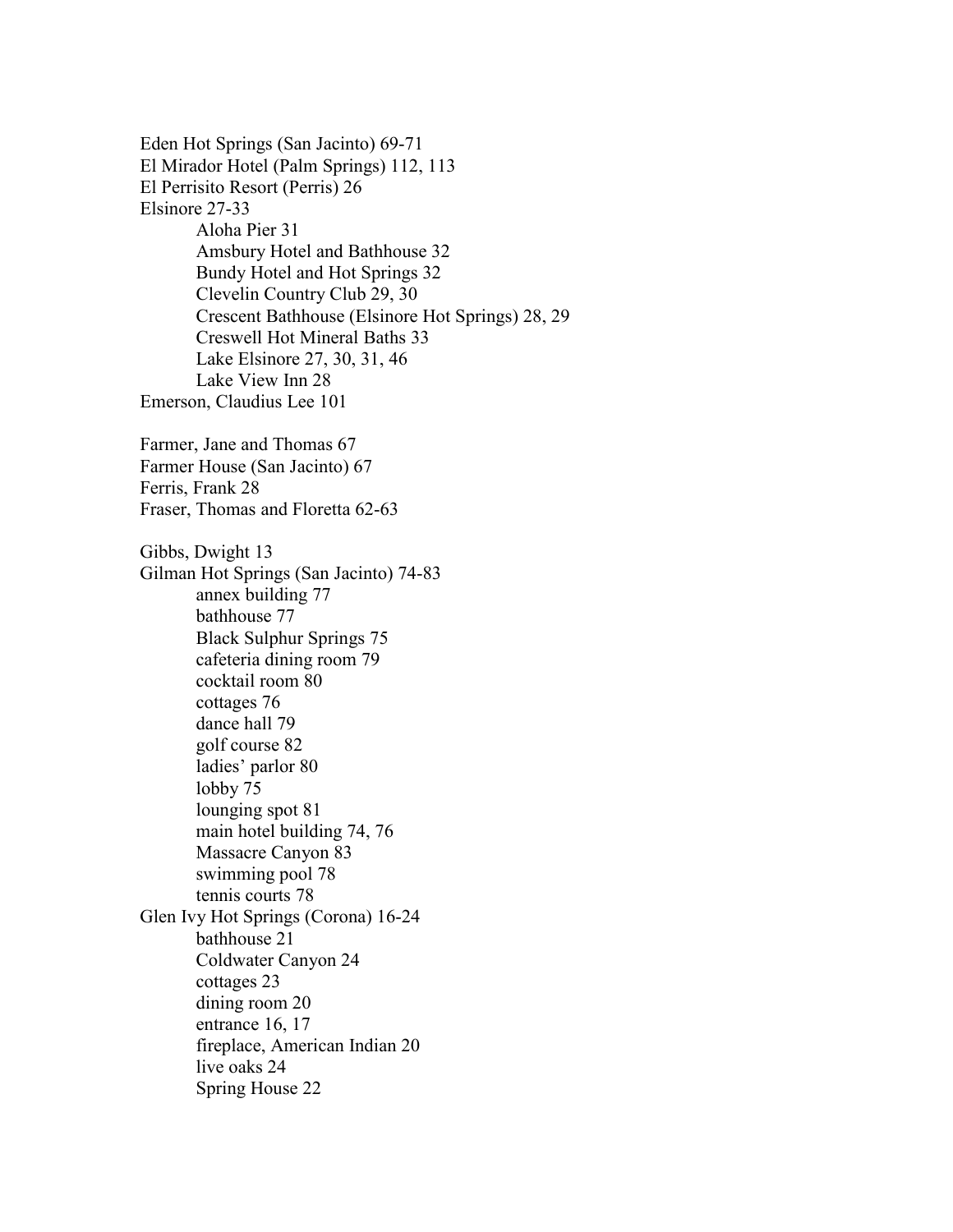swimming pool 22 Tavern 18, 19 view from main building 19 warm sulphur plunge 21 Guenther, Fritz 34-35 Harford, Henry 25 Harlow, Jean 95 Hemet Hotel Alessandro 97, 98 Hotel Hemet 96 Henderson, Mary 59 Highland Home (Beaumont) 51 Highland Springs Guest Ranch (Beaumont) 56-57 Highland Springs Resort (Beaumont) 52-55 Hirsch, Fred and William 52 hospital (Corona) 15 Hotel Alessandro (Hemet) 97, 98 Hotel Banning 60, 61 Hotel del Tahquitz (Palm Springs) 114, 115 Hotel Edinburgh (Beaumont) 58 Hotel Hemet 96 Hotel Indio 127 Hotel Robertine (Perris) 25 Howard, O. W. 112 Idyllwild 99-103, 106 business center 103 cottages 102 Idyllwild Inn 101 Idyllwild Sanitarium 100 road to 106 Strawberry Creek 102 Indio Depot 126 Hotel Indio 127 Johnson, Frank and Mabel 16 Jordan, David Starr 9 Kaufman, Gordon 122 Keen, John and Mary 104 Keen Camp (San Jacinto Mountains) 104, 105 Keith, William 11 King, John 59 Kreigh, Ken 95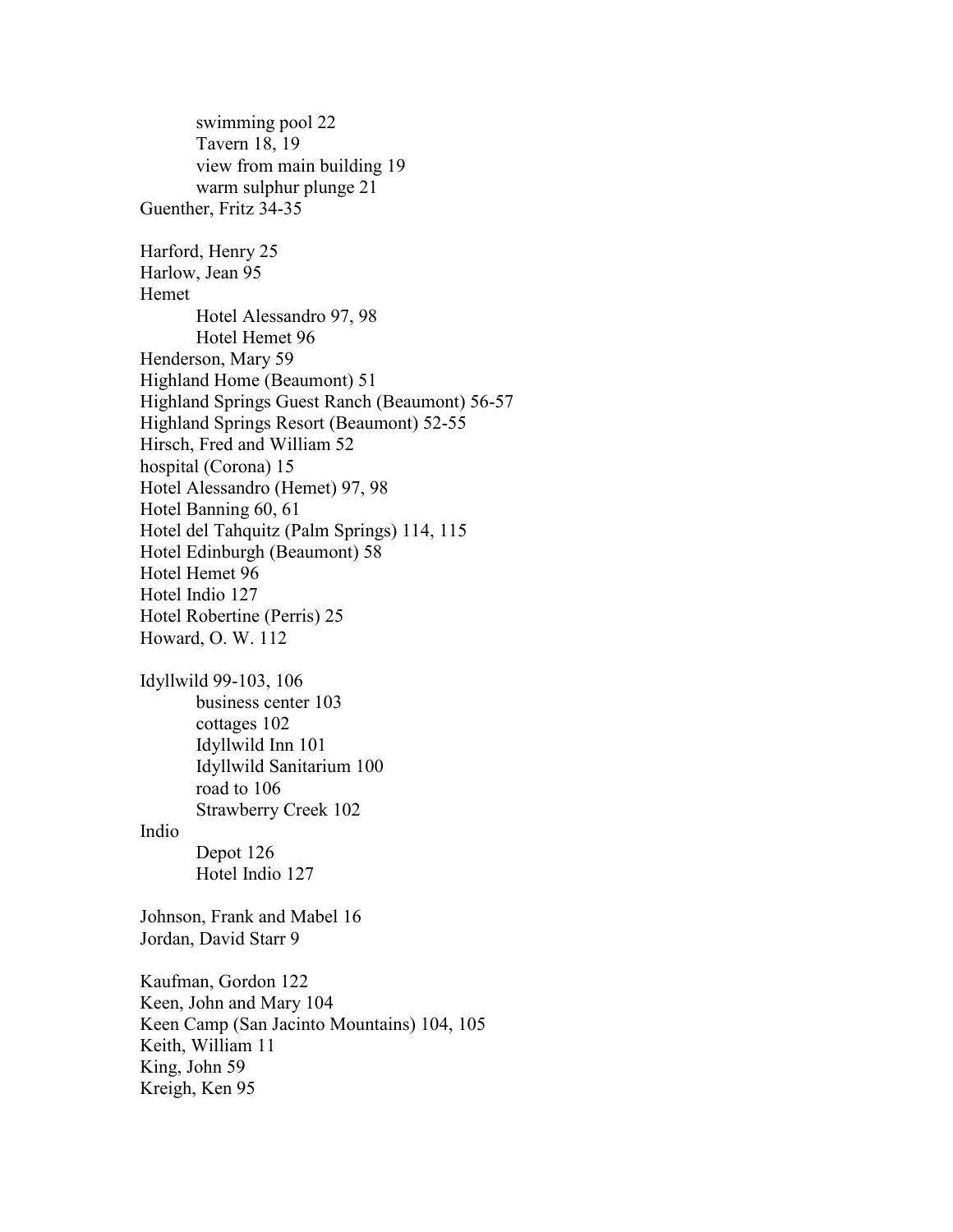La Quinta Hotel 122-125 Lake Elsinore 27, 30, 31, 46 see also Elsinore Lake Norconian Club (Corona) 13-15 Lake View Inn (Elsinore) 28 Lawrence, V. A. 25 Lindley, Walter 100 Livacich, John 62-63 Mayberry, Edward L. 96 Mayberry Jr., Edward L. 97 McCallum, John Guthrie 116 McManus, Pearl McCallum 116 Miller, Frank 9 Mission Inn (Riverside) 9-11 Morgan, William 122 Murrieta Hot Springs 2, 34-50 amusement auditorium 49 bathhouses 38, 46 Beauty Spring 2 Big Springs Pavilion 45 California Hotel 44 Cottage Row 43 cottages 42 dairy stock 44 dining hall 40, 41 Forty Niner Room 50 Fountain of Youth Spring 36 garage 45 guest room 47 hotel annex 46, 47 main office 40, 41 Memorial Auditorium 49 Monterey Hotel 40 mud bathhouses 39, 43 orchestra 49 Painted Rock 50 panoramic view 34-35 shade pavilion 37 sports 48 spring water reservoir 37, 38 tennis courts 48 tent cabin 42

naval hospital (Corona) 15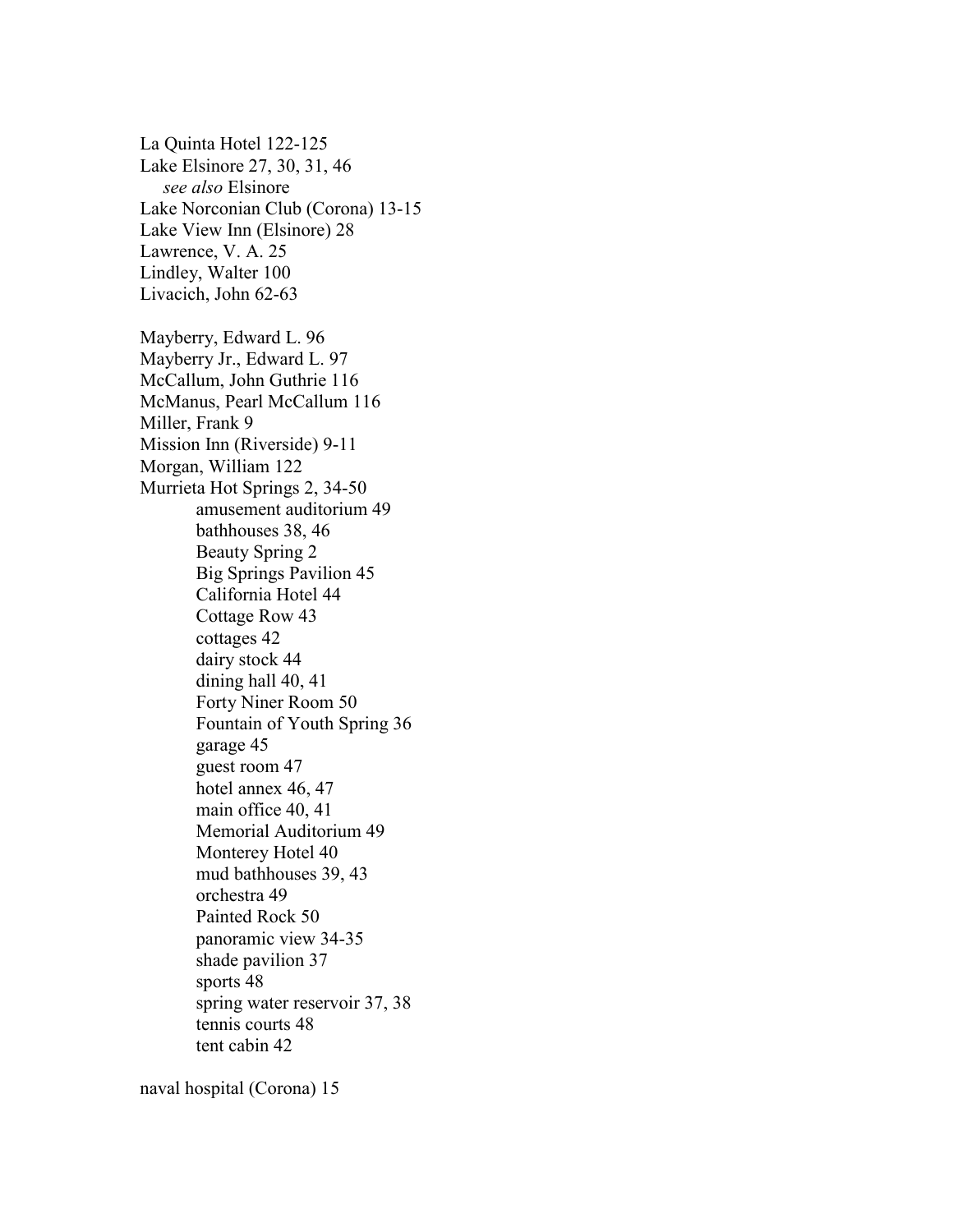O'Grady, Katherine 25 Oasis (Palm Springs) 116 Pala Graveyard 46 Palm Desert Shadow Mountain Club 120, 121 Palm Springs Agua Caliente bathhouse 107 Desert Inn 108-111 El Mirador Hotel 112, 113 Hotel del Tahquitz 114, 115 Oasis 116 Perris El Perrisito Resort 26 Hotel Robertine 25 Ritchey, James 84 Ridgeway, Fritzi 114 Riverside Anchorage Park Inn 12 Mission Inn 9-11 Royer, H. C. 28 Samuelson, Val 119 San Gorgonio Inn (Banning) 62-66 San Jacinto see also Gilman Hot Springs; Soboba Hot Springs Eden Hot Springs 69-71 Farmer House 67 San Jacinto Hot Springs 72, 73 Vosburg Hotel 68 San Jacinto Hot Springs 72, 73 San Jacinto Mountains Keen Camp 104, 105 Tahquitz Lodge 104, 105 Seymour, Henrietta 59 Seymour Sanatorium (Banning) 59 Shadow Mountain Club (Palm Desert) 120, 121 Smith, Isaac 51 Soboba Hot Springs (San Jacinto) 84-95 bathhouse 92 Canyon of Springs 94 cottages 85, 88, 89 entrance 85 Eucalyptus Drive 88